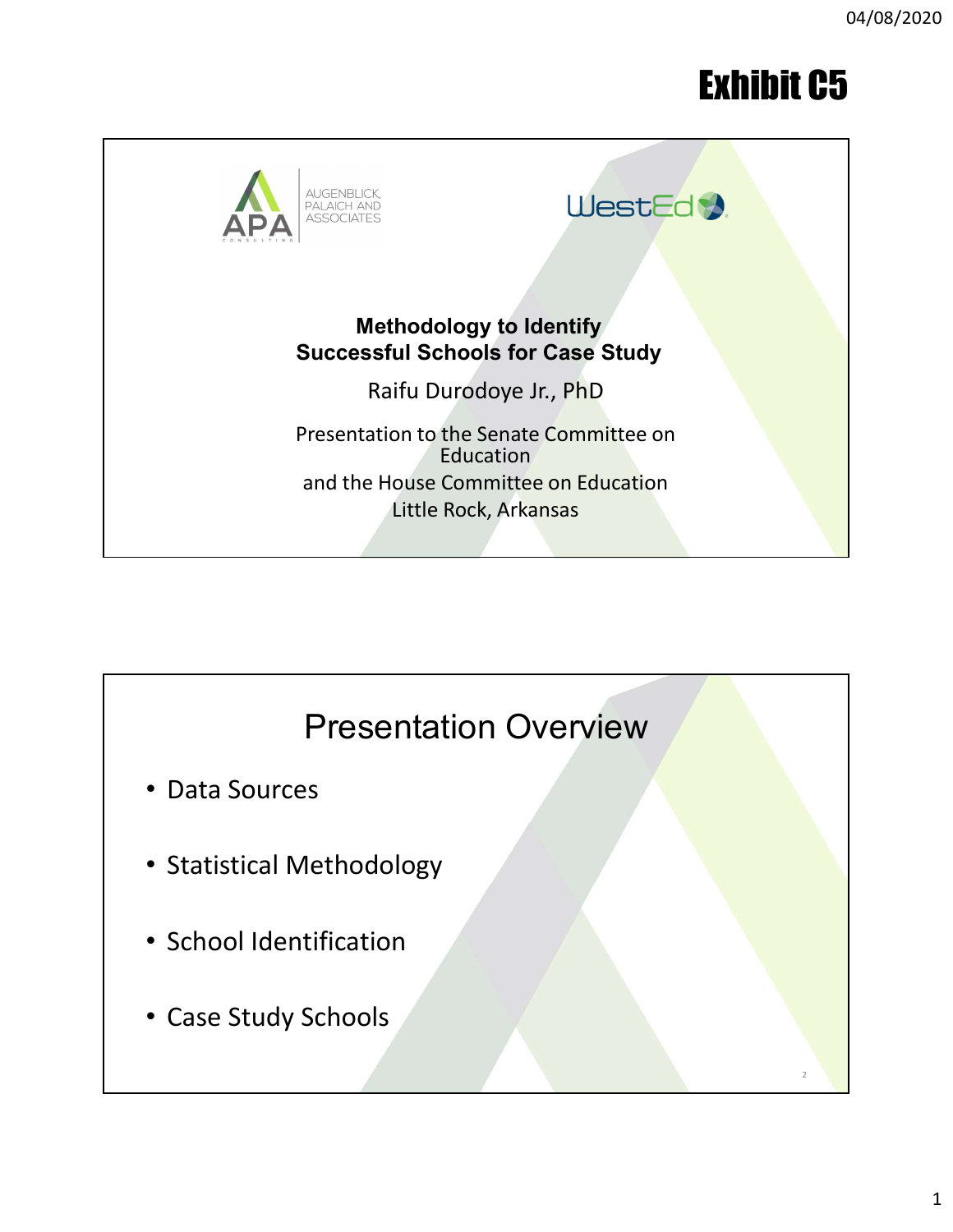## Data Sources

### • Arkansas Department of Education

- Teacher experience, salary, and headcount
- Revenues, expenditures, and district size

# 94/08/20;<br>
• Arkansas Department of Education<br>
– Teacher experience, salary, and headcount<br>
– Revenues, expenditures, and district size<br>
• University of Arkansas - Office of Education Policy<br>
– Combined value-added score

- -
	- Accounts for how many (or few) EL students there are at a given school
- School and district demographic data

# Statistical Methodology

- Carried out exploratory analyses
	- Correlations between variables
	- Inform model specification
- Fit a statistical model using 2018 data
	- Mixed, or hierarchical linear model
	- Accounts for school and district factors
- Predicted growth based on 2019 data
	- Based predictions historical student data
	- Generated predictions for all accountability schools
- Assessed the fit of our model
	- Compared actual and predicted values

4

3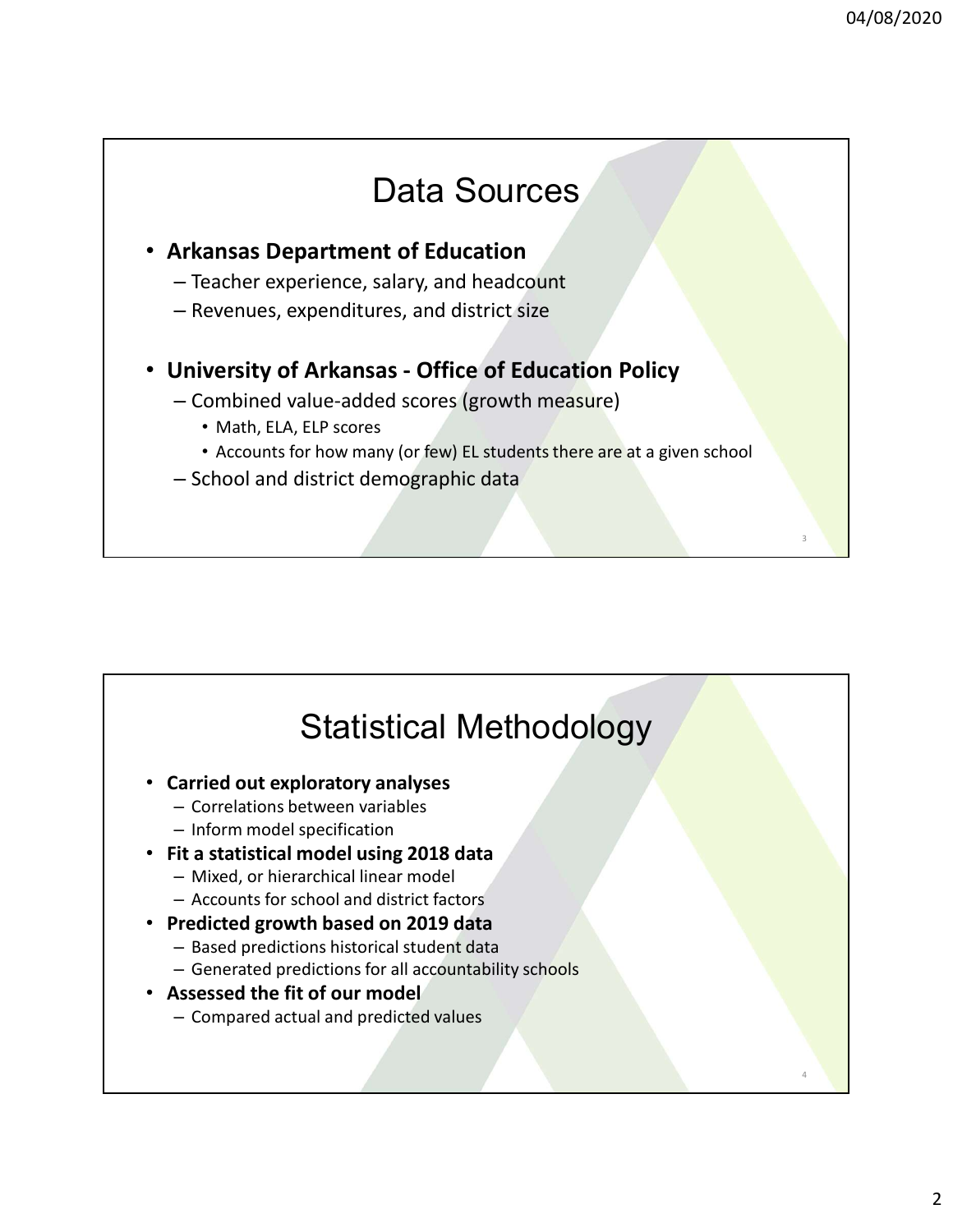## Case Study School Identification

- Ranked schools based on performance
	- The highest ranked schools outperformed expectations
- Filtered list by selection criteria
	- A letter grade of A, B, or C (if they improved between 2018 and 2019)
	- $-$  A higher than average low-income student percentage (63%); or
	- A higher than average LEP student percentage (8%)
	- Only schools that outperformed expectations\*
	- 181 schools were eligible for selection
- Grouped schools by region
	- Northwest, Northeast, Central, Southwest, Southeast

\* One selected school did not outperform expectations (predicted values) but was the highest performing school in the region.

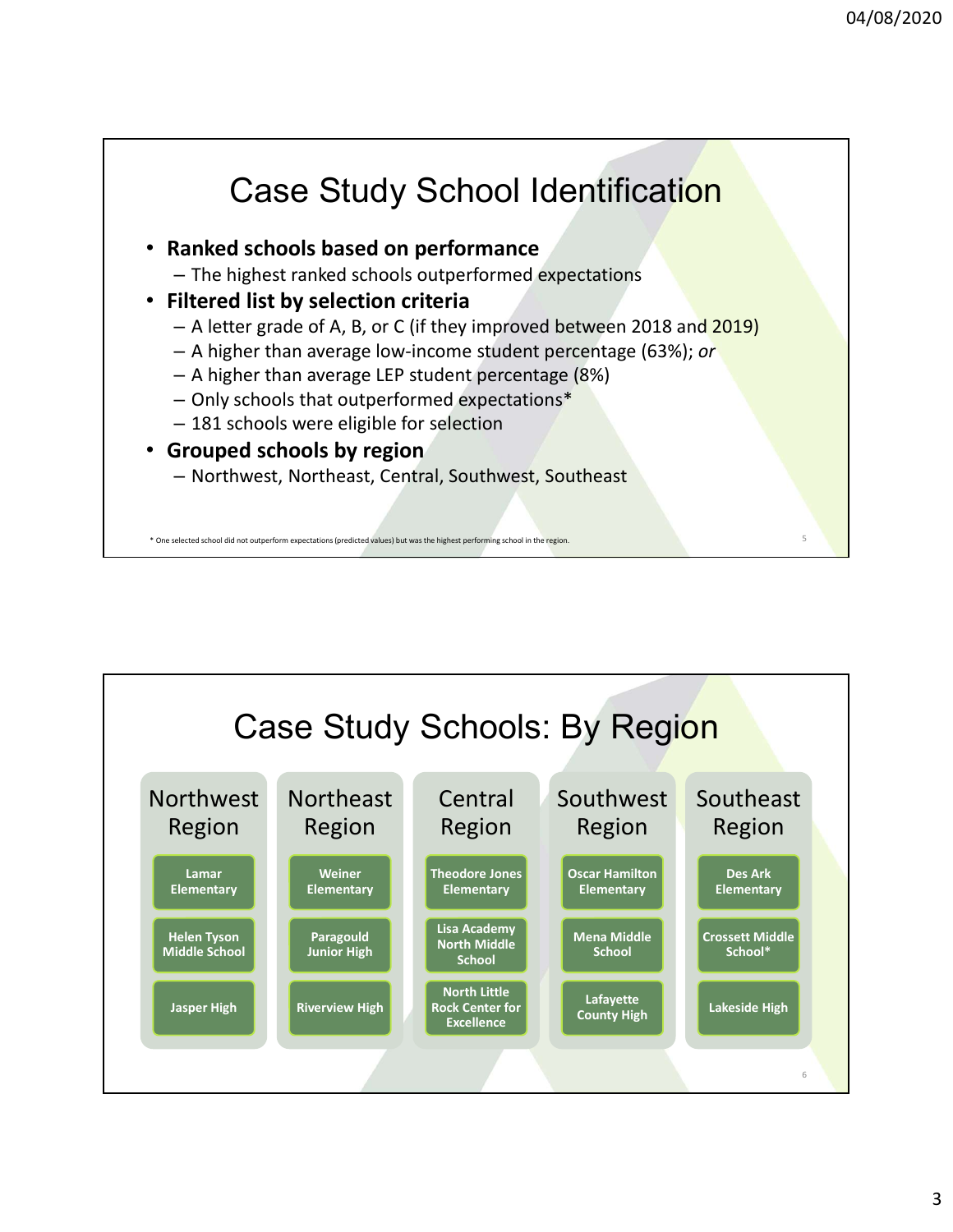